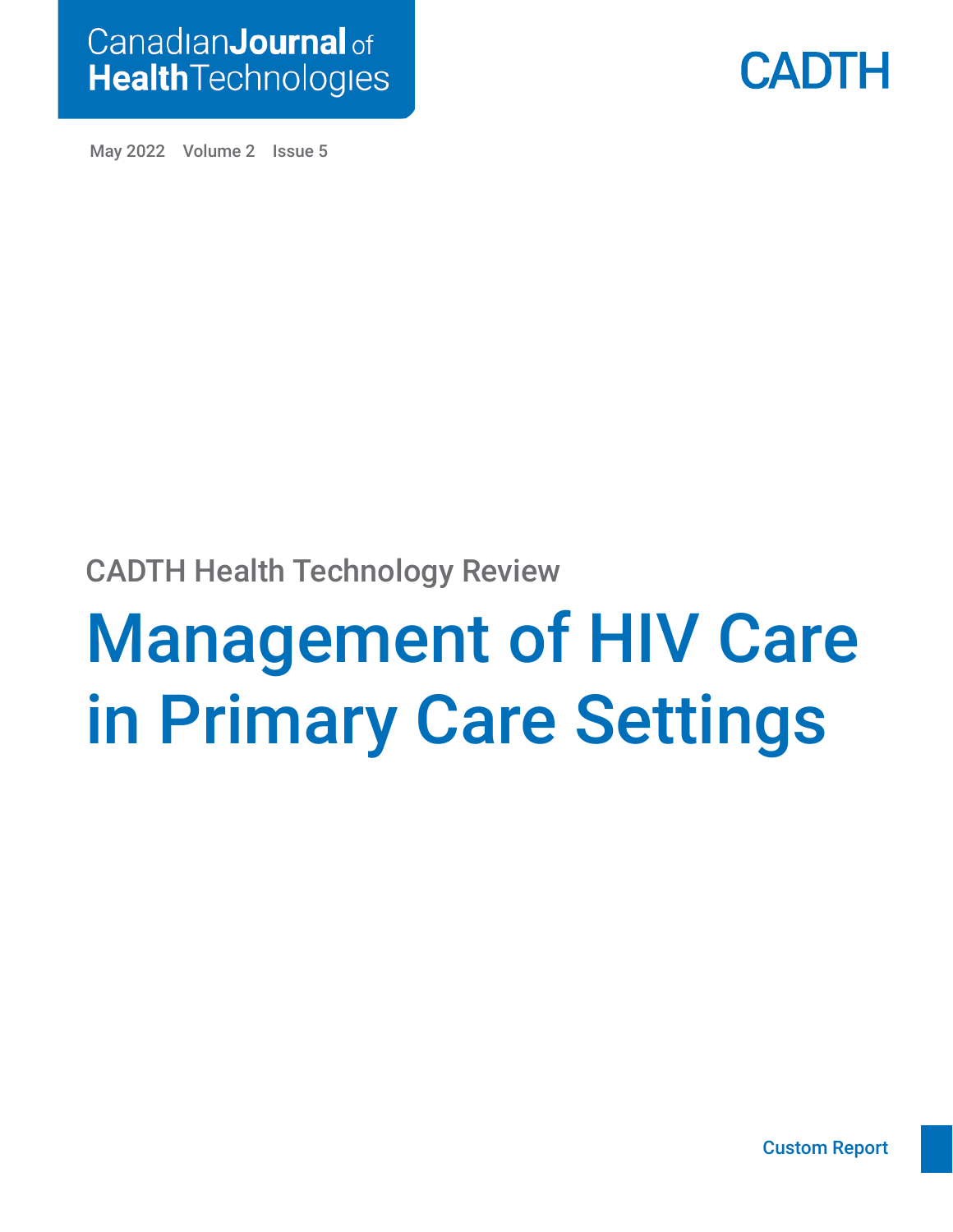

#### Authors: Michelle Clark, Danielle MacDougall

#### ISSN: 2563-6596

Disclaimer: The information in this document is intended to help Canadian health care decision-makers, health care professionals, health systems leaders, and policy-makers make well-informed decisions and thereby improve the quality of health care services. While patients and others may access this document, the document is made available for informational purposes only and no representations or warranties are made with respect to its fitness for any particular purpose. The information in this document should not be used as a substitute for professional medical advice or as a substitute for the application of clinical judgment in respect of the care of a particular patient or other professional judgment in any decision-making process. The Canadian Agency for Drugs and Technologies in Health (CADTH) does not endorse any information, drugs, therapies, treatments, products, processes, or services.

While care has been taken to ensure that the information prepared by CADTH in this document is accurate, complete, and up to date as at the applicable date the material was first published by CADTH, CADTH does not make any guarantees to that effect. CADTH does not guarantee and is not responsible for the quality, currency, propriety, accuracy, or reasonableness of any statements, information, or conclusions contained in any third-party materials used in preparing this document. The views and opinions of third parties published in this document do not necessarily state or reflect those of CADTH.

CADTH is not responsible for any errors, omissions, injury, loss, or damage arising from or relating to the use (or misuse) of any information, statements, or conclusions contained in or implied by the contents of this document or any of the source materials.

This document may contain links to third-party websites. CADTH does not have control over the content of such sites. Use of third-party sites is governed by the third-party website owners' own terms and conditions set out for such sites. CADTH does not make any guarantee with respect to any information contained on such third-party sites and CADTH is not responsible for any injury, loss, or damage suffered as a result of using such third-party sites. CADTH has no responsibility for the collection, use, and disclosure of personal information by third-party sites.

Subject to the aforementioned limitations, the views expressed herein are those of CADTH and do not necessarily represent the views of Canada's federal, provincial, or territorial governments or any third-party supplier of information.

This document is prepared and intended for use in the context of the Canadian health care system. The use of this document outside of Canada is done so at the user's own risk.

This disclaimer and any questions or matters of any nature arising from or relating to the content or use (or misuse) of this document will be governed by and interpreted in accordance with the laws of the Province of Ontario and the laws of Canada applicable therein, and all proceedings shall be subject to the exclusive jurisdiction of the courts of the Province of Ontario, Canada.

The copyright and other intellectual property rights in this document are owned by CADTH and its licensors. These rights are protected by the Canadian *Copyright Act* and other national and international laws and agreements. Users are permitted to make copies of this document for non-commercial purposes only, provided it is not modified when reproduced and appropriate credit is given to CADTH and its licensors.

About CADTH: CADTH is an independent, not-for-profit organization responsible for providing Canada's health care decision-makers with objective evidence to help make informed decisions about the optimal use of drugs, medical devices, diagnostics, and procedures in our health care system.

Funding: CADTH receives funding from Canada's federal, provincial, and territorial governments, with the exception of Quebec.

Questions or requests for information about this report can be directed to Requests@CADTH.ca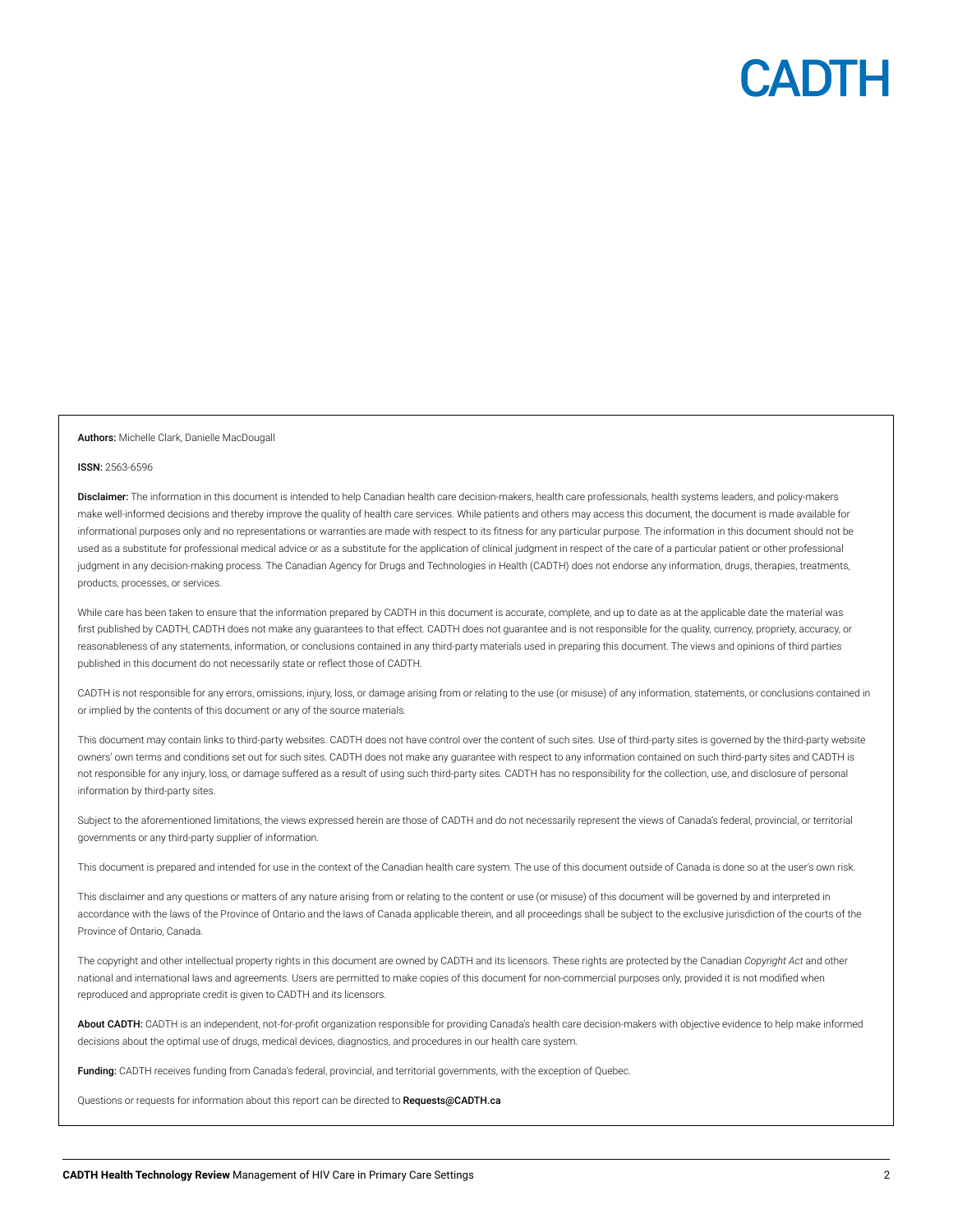

## **Table of Contents**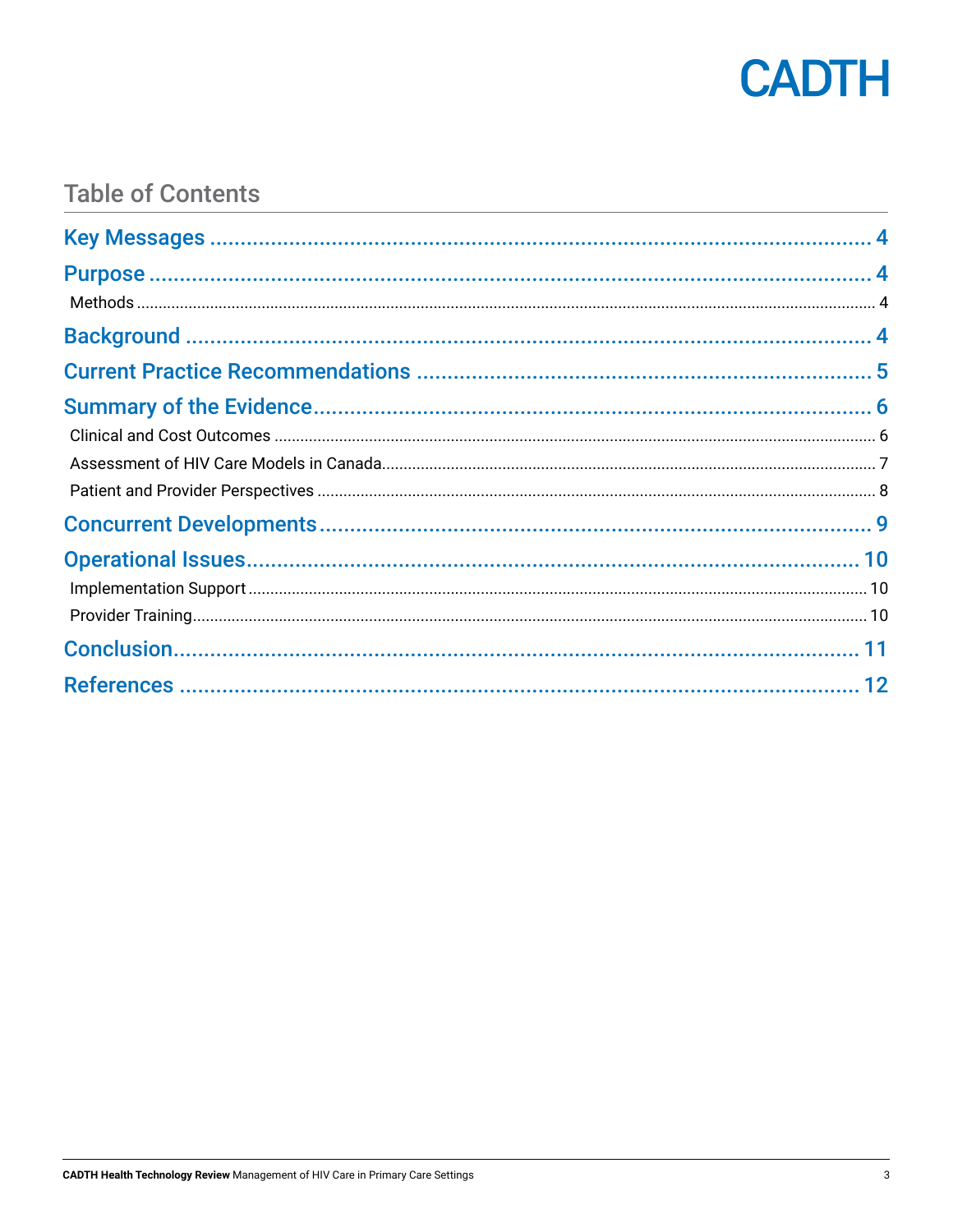### <span id="page-3-0"></span>Key Messages

- People living with HIV (PLWH) are living longer; this has resulted in the need to manage care for both HIV and non-communicable chronic diseases as these individuals age.
- The shift of care to primary care physicians from HIV specialists has not generally resulted in a change to patient outcomes.
- Primary care physicians may need more training to augment their HIV-specific knowledge and increase their comfort and confidence in providing HIV care to PLWH.

### Purpose

The objectives of this report is to provide a narrative summary of relevant literature describing primary care models for the management of HIV and the patient outcomes associated with different models of care. This report is not a systematic review and does not involve critical appraisal or include a detailed summary of study findings. Rather, it presents an overview of current guidelines related to the management of HIV in Canada and the US, and a summary of available evidence. It is not intended to provide recommendations for or against a particular intervention.

#### **Methods**

A limited literature search was conducted by an information specialist on key resources including MEDLINE, the Cochrane Database of Systematic Reviews, the International HTA Database, the websites of Canadian and major international health technology agencies, as well as a focused internet search. The search strategy comprised both controlled vocabulary, such as the National Library of Medicine's MeSH (Medical Subject Headings), and keywords. The main search concepts were HIV, primary care, and models of care. No filters were applied to limit the retrieval by study type. Where possible, retrieval was limited to the human population. The search was also limited to English language documents published between January 1, 2017 and March 30, 2022.One author screened the literature search results and reviewed the full text of all potentially relevant studies. Studies were considered for inclusion if the intervention was related to the provision and management of care for people with HIV within primary care settings. Conference abstracts and grey literature were included when they provided additional information to that available in the published studies.

### **Background**

In 2018, there were close to 62,000 people living with HIV (PLWH) in Canada.<sup>1</sup> As antiretroviral therapies (ARTs) have become easier to access, administer and monitor, and effectiveness has improved, HIV has transitioned from an acute to a chronic condition. Most PLWH live to an age close to the average lifespan.<sup>2</sup> With this increased age span comes the usual health issues associated with aging combined with the increased risk of complications possible with long-term ART. Now PLWH increasingly need access to health care that is able to address both specific HIV-related issues, as well as the management of chronic non-communicable diseases and comorbidities, and usual preventive care and disease screening.<sup>2</sup>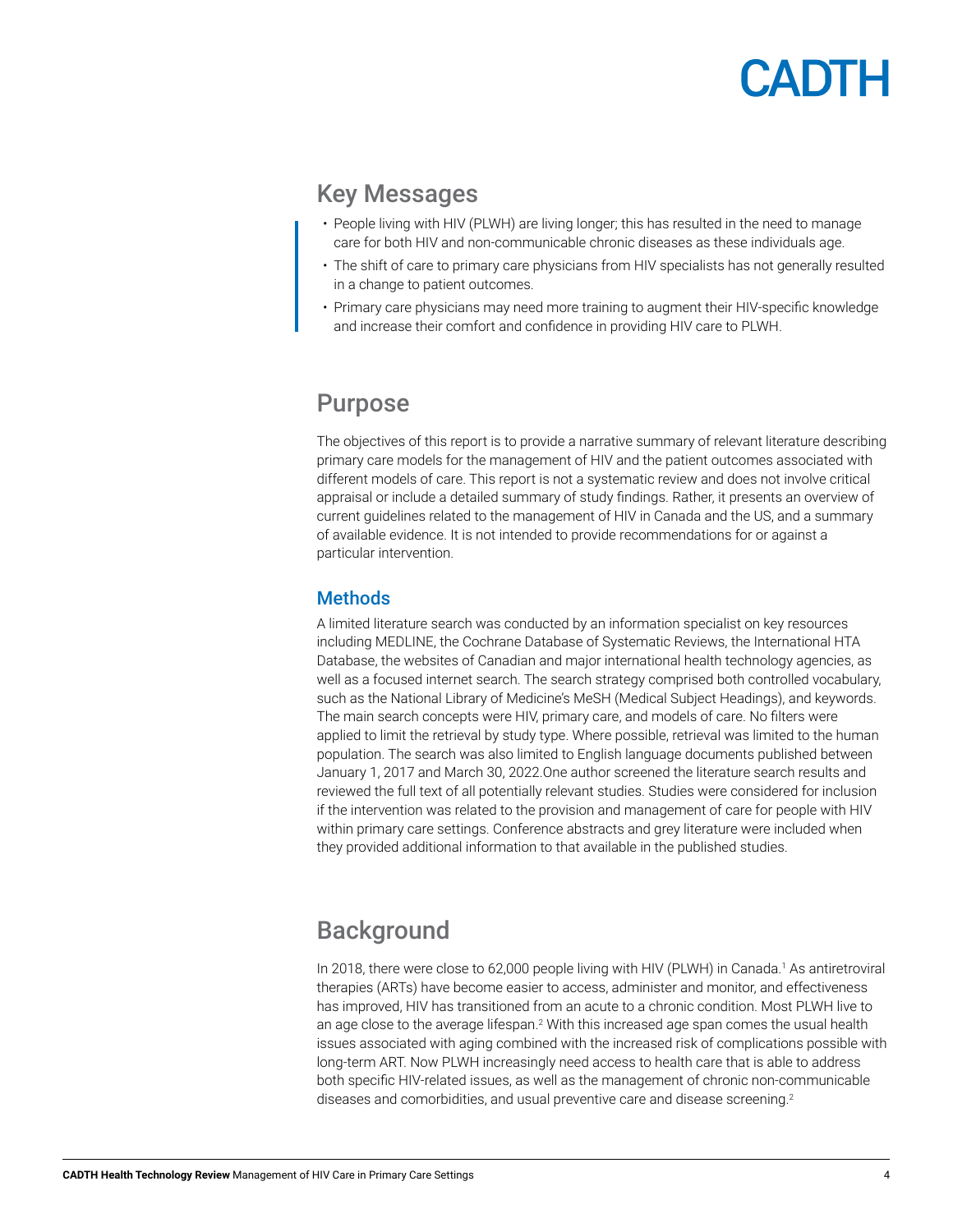<span id="page-4-0"></span>In Canada, HIV care has historically been provided by specialist physicians with a concentration on HIV or infectious diseases and most HIV care clinics have been situated in urban areas. There has been a recent shift from caring for people with HIV only in specialist settings to determining ways the care of PLWH can be better managed through primary care or hybrid settings.<sup>[3](#page-11-3)</sup> Determining the best way to balance the provision of care becomes more important as the number of practicing first generation HIV specialists declines and fewer new physicians are moving into this specialty area.<sup>[4](#page-11-4)</sup> Additionally, the limited geographic availability of specialist clinics can lead to disparities in the care a person might receive based on where they live.

### Current Practice Recommendations

The following is a summary of current practice recommendations from evidence-informed guidelines regarding the management of HIV care of adults and adolescents from Canada and the US. Current Canadian clinical practice guidelines recommend that comprehensive HIV care should be provided by a team of inter-disciplinary professionals (e.g., physicians, nurses, pharmacists, case managers, mental health, social services) with a good understanding of HIV care and wellness.<sup>[2,](#page-11-2)[5,](#page-11-5)[6](#page-11-6)</sup> Physicians who provide HIV care should be very experienced and knowledgeable in the management of HIV infection and should seek out mentorship or shared-care opportunities if they require more training.<sup>[2](#page-11-2)</sup> HIV care should be provided in a setting that is set up to deliver appropriate, culturally competent, and sensitive care to all patients and provide a safe environment of respect and acceptance.<sup>[2](#page-11-2)</sup>

It is recommended that PLWH be screened for comorbidities using comprehensive screening tools.<sup>[2](#page-11-2)5</sup> Bone health testing should be conducted in accordance with provincial guidelines<sup>25</sup> Neurocognitive assessments should be performed within 6 months of diagnosis<sup>[2](#page-11-2)</sup> and again any time a PLWH presents with cognitive complaints that impact their ability to function on a daily basis<sup>[5](#page-11-5)</sup> Co-infections, including sexually transmitted infections, should be screened for at regular intervals. Syphilis screening should occur every 3 to 6 months<sup>[2,](#page-11-2)[5](#page-11-5)</sup> Ongoing screening for chlamydia and gonorrhea is indicated, with recommended intervals varying from every 3 to 6 months<sup>[5](#page-11-5)</sup> to annual screening.<sup>2</sup>

PLWH should be offered routine vaccinations following the Public Health Agency of Canada's immunization guidelines and applicable provincial or territorial guidelines, following a schedule developed for people who are immunocompromise.<sup>[2,](#page-11-2)[5](#page-11-5)</sup> Cervical cancer screening should be conducted for PLWH with a cervix following current provincial recommendation with a shorter screening interval than for people without HIV infection.<sup>2[,5](#page-11-5)</sup> Mammography should be offered following standard provincial or territorial guidelines for all PLWH who have breasts.<sup>[2,](#page-11-2)[5](#page-11-5)</sup> HIV-positive men who have sex with men should receive annual digital rectal exams.<sup>2[,5](#page-11-5)</sup> Smoking cessation should be encouraged for all PLWH once their HIV infection is stable.<sup>2[,5](#page-11-5)</sup> Common non-infectious comorbidities that should be screened for on a regular basis include: cardiovascular disease, insulin resistance and diabetes mellitus, renal disease, hypogonadism, lung disease, liver disease or cirrhosis, cancer, and mental health issues.<sup>5</sup>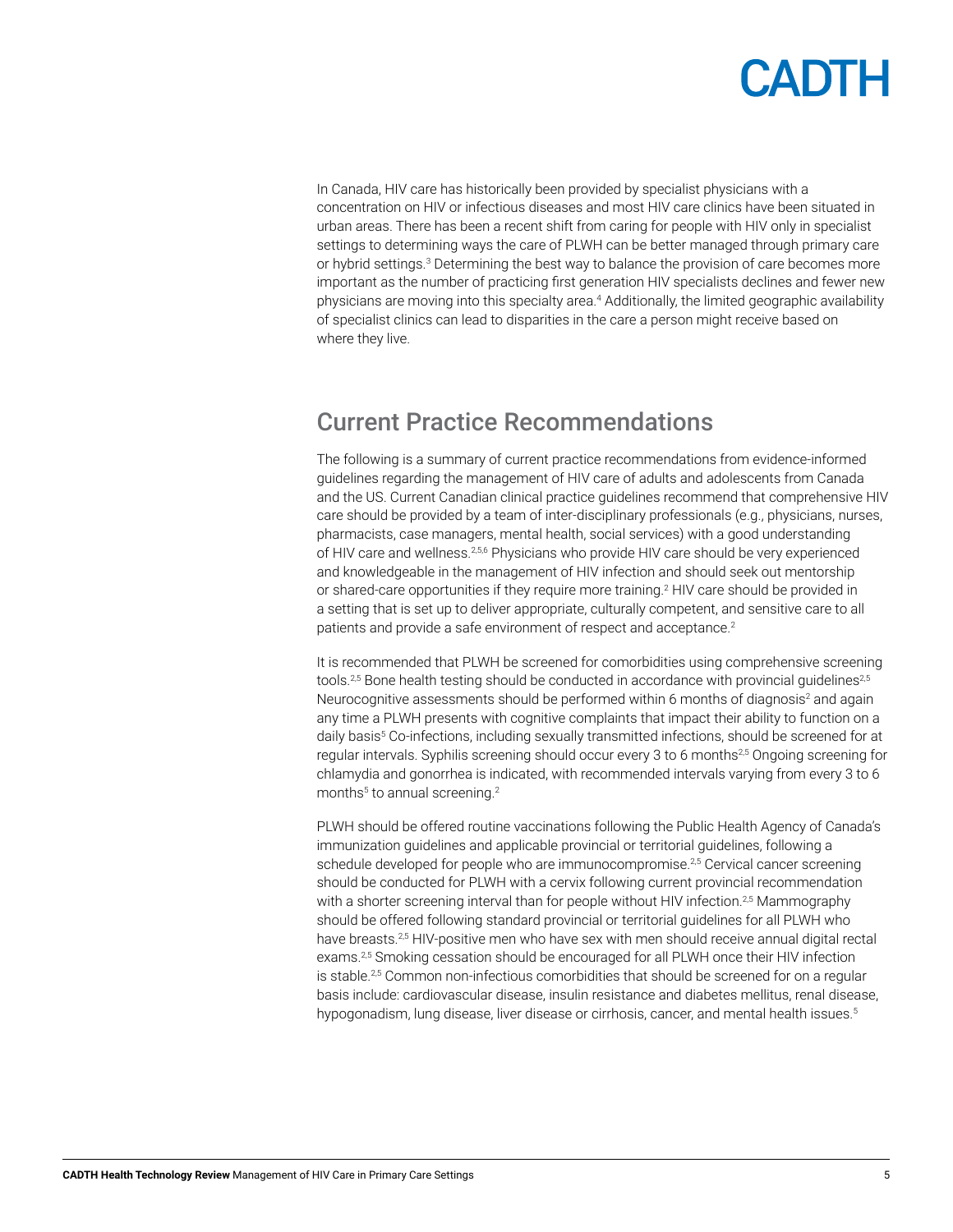### <span id="page-5-0"></span>Summary of the Evidence

#### Clinical and Cost Outcomes

Two systematic reviews (SRs), 1 prospective observational cohort study, and 1 description of a retrospective analysis of comorbidities of PLWH were identified that reported patient outcomes associated with different HIV care models.

An SR was conducted looking at the integration of HIV care with other health services.<sup>[7](#page-11-7)</sup> Outcomes examined included HIV care outcomes (e.g., testing, linkage to care, treatment initiation, adherence, retention, and viral suppression), HIV health outcomes (new infections, mortality), other health outcomes and cost-effectiveness.[7](#page-11-7) The majority of the included studies were conducted in sub-Saharan Africa and may not be entirely generalizable to the Canadian context. Primary health care integration was examined in 14 of the 114 studies included in the SR. Integration of HIV care into primary care settings generally resulted in increased retention in care, and a decrease in AIDS-related mortality[.7](#page-11-7) One study conducted in Ukraine found a decrease in costs when HIV services were integrated into primary care (\$368 versus \$556 per HIV-positive case).[7](#page-11-7) The authors found that, in the majority of the included studies, the integration of HIV care with other health services resulted in better outcomes for PLWH. The authors also indicated that the success of these integration strategies was context-specific, and more research is required to determine if care integration is the most appropriate approach in specific locations and for specific populations.<sup>[7](#page-11-7)</sup>

A systematic review was conducted examining the co-location of HIV care with other health care service types.<sup>[8](#page-11-8)</sup> The authors used a qualitative synthesis of the 36 studies due to heterogeneity.<sup>[8](#page-11-8)</sup> When co-located with non-HIV specific primary care, there was a positive association with an uptake in ART.<sup>[8](#page-11-8)</sup> Eleven studies (mostly from the US [9 of 11]) looked at HIV care co-located with multiple medical support services and 6 studies conducted in African countries examined co-location with non-HIV primary care.<sup>[8](#page-11-8)</sup> Eighty percent of studies (8 of 10) found a significant positive association in linkage to care, retention in care, and ART uptake when HIV care was co-located with non-HIV specific primary care.<sup>[8](#page-11-8)</sup> For HIV care located with other medical support services, the results were mixed. There was a significant positive association with linkage to care, significant positive and neutral associations with retention in care and viral suppression, and ART uptake was not associated positively or negatively with HIV care located with other medical supports.<sup>8</sup>

In a letter to the editor, Morales Rodriguez and colleagues (2018)<sup>[9](#page-11-9)</sup> described a retrospective analysis of the relationship between provider type and chronic comorbidities of 919 PLWH 40 years of age and older at an HIV clinic in the US. They compared rates of monitoring and quality of care of non-HIV conditions (hypertension, type 2 diabetes, hyperlipidemia) based on provider type.<sup>[9](#page-11-9)</sup> The PLWH included in the analysis were by majority male (93.1%) and White (72.0%). Eighteen percent of PLWH had an infectious disease physician only, 44% had an infectious disease and primary care physician at the HIV clinic, and 37% had an infectious disease physician at the HIV clinic and an external primary care physician.<sup>9</sup> Participants who had access to a primary care physician embedded within the HIV clinic were significantly more likely to have been seen for a primary care visit in the year before the study (381 versuss 143; P < 0.001). PFifty-six percent of participants were diagnosed with at least 1 of the listed comorbidities and those participants were more likely to have access to a primary care physician overall (448 [60%]; P < 0.01).<sup>[9](#page-11-9)</sup> Higher rates of screening for hyperlipidemia and diabetes were observed for PLWH who had seen a primary care physician in the last year.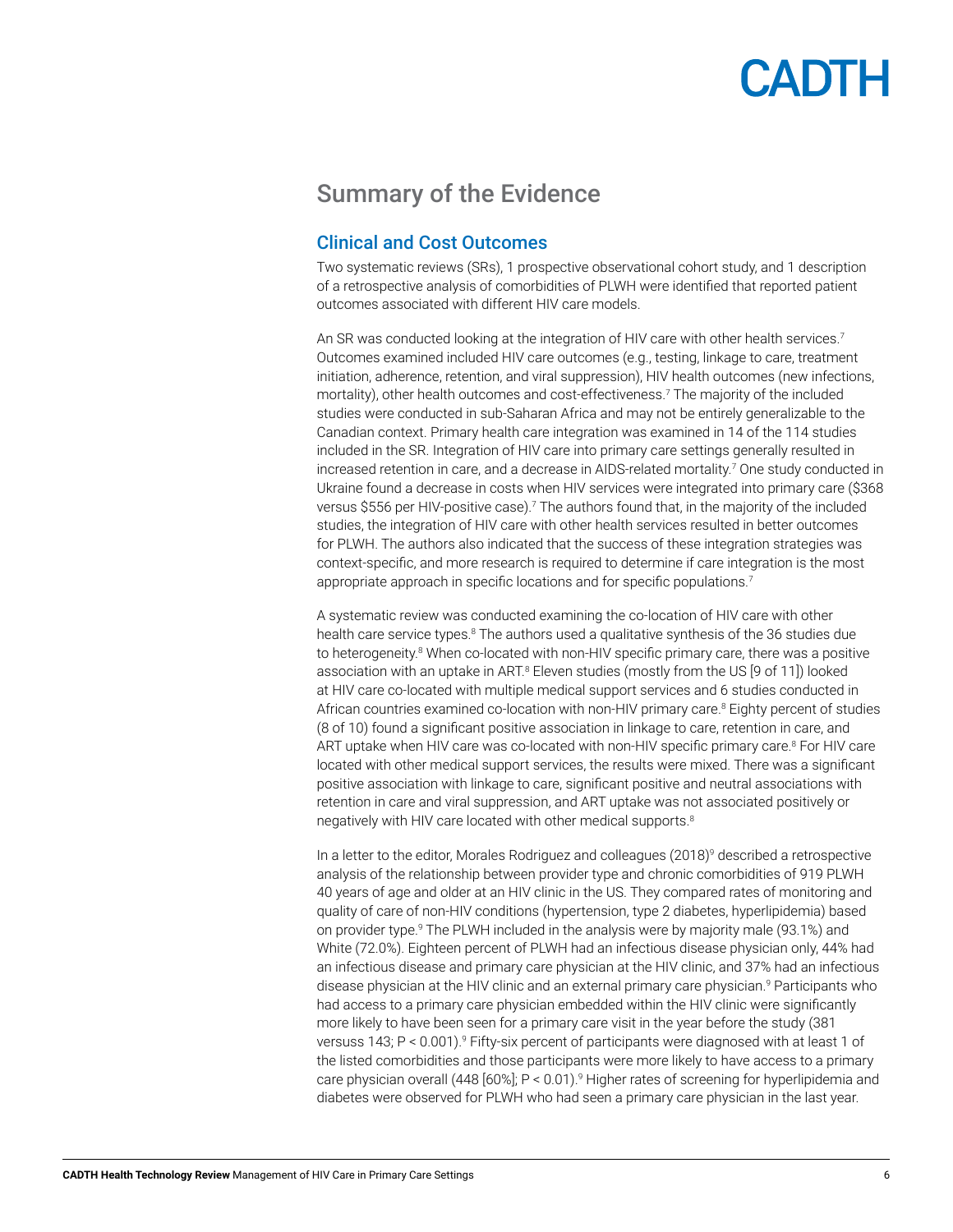<span id="page-6-0"></span>Provider type was not associated with any significant differences in outcomes associated with hypertension or diabetes.<sup>[9](#page-11-9)</sup>

Rhodes and colleagues  $(2017)^{10}$  compared rates of non-communicable disease preventive screening (metabolic conditions, cardiovascular disease, and cancer) for 1,565 PLWH by type of HIV care model in a prospective observational cohort study in the US. The authors compared outcomes between PLWH who received care from infectious disease providers only, primary care physicians only, or a combination.<sup>10</sup> The main outcomes were the odds of being screened for issues such as hypertension; obesity; hyperlipidemia; diabetes; and colorectal, cervical, or breast cancer.[10](#page-11-10) More than half of participants received care from an infectious disease specialist only, with 38% receiving care from a combination of providers, and 6% receiving care from only primary care physicians.<sup>11</sup> Demographics grouped by provider type showed that PLWH who saw only an infectious disease specialist were more often White (56.0%) and male (77.4%). The primary care provider group had the highest proportion of Hispanic PLWH (40.0%) and had a significantly lowest proportion of Englishspeaking patients (60.0%). The combination group had the highest proportion of Black PLWH  $(36.0\%)$  and more median visits  $(6)$  in the previous year than the other 2 groups.<sup>[10](#page-11-10)</sup>

The authors found that PLWH in the primary care provider group had lower rates of viral suppression (79.3%) but had similar CD4 counts and ART exposure as the other 2 groups. When analyses were adjusted for sociodemographic and clinical covariates and clustering, there were no significant differences in non-communicable disease identification or cancer screening between the 3 models of HIV care.<sup>10</sup> The authors concluded that PLWH appear to receive similar preventive health care independent of which model they receive their care under.[10](#page-11-10) The highest rates of screening were observed for hypertension with over 99% of PLWH in each group being screened. Screening for diabetes was the lowest with 40.02% of patients being screened in combination care, 43.7% in generalist care, and 44.5% in specialist care.<sup>10</sup>

No studies were identified that examined the cost-effectiveness of models of HIV care.

#### Assessment of HIV Care Models in Canada

O'Brien and colleagues  $(2020)^{12}$  conducted a study to identify gaps in care experienced by participants who self-identified as women (cis, trans, intersex, 2 spirit, and genderqueer) living with HIV in Canada. The authors used cohort data to determine a baseline and conducted interviews to investigate gaps in care. The outcomes assessed included indicators of HIV care, reproductive and gynecological care, and a composite indicator of comprehensive care made up of 3 elements (HIV viral suppression, recent cervical smear test, and discussion of reproductive goals or mammogram in the last year, dependent on age)[.12](#page-11-12) A gap was identified when care was not administered as recommended per clinical practice guidelines. Women involved in the study most often accessed HIV care in HIV specialty clinics, while 10.8% received care from family physicians in non-HIV clinics. Fifty-six percent of participants experienced at least 1 gap in their care, with 5.3% experiencing 3 gaps.<sup>12</sup> Women receiving care from a family physician in a non-HIV clinic had higher odds of not receiving ART (AOR 2.09, 95% confidence interval [CI], 1.16 to 3.75) and those accessing specialist care in a non-HIV clinic had higher odds of not having discussed the importance of cervical cancer screening (AOR 1.48, 95% CI, 1.00 to 2.21).<sup>12</sup> The location of care delivery was not directly associated with any other specific gaps in care, such as medication or treatment adherence, viral load, or mammography. The authors' hypothesis that receiving care from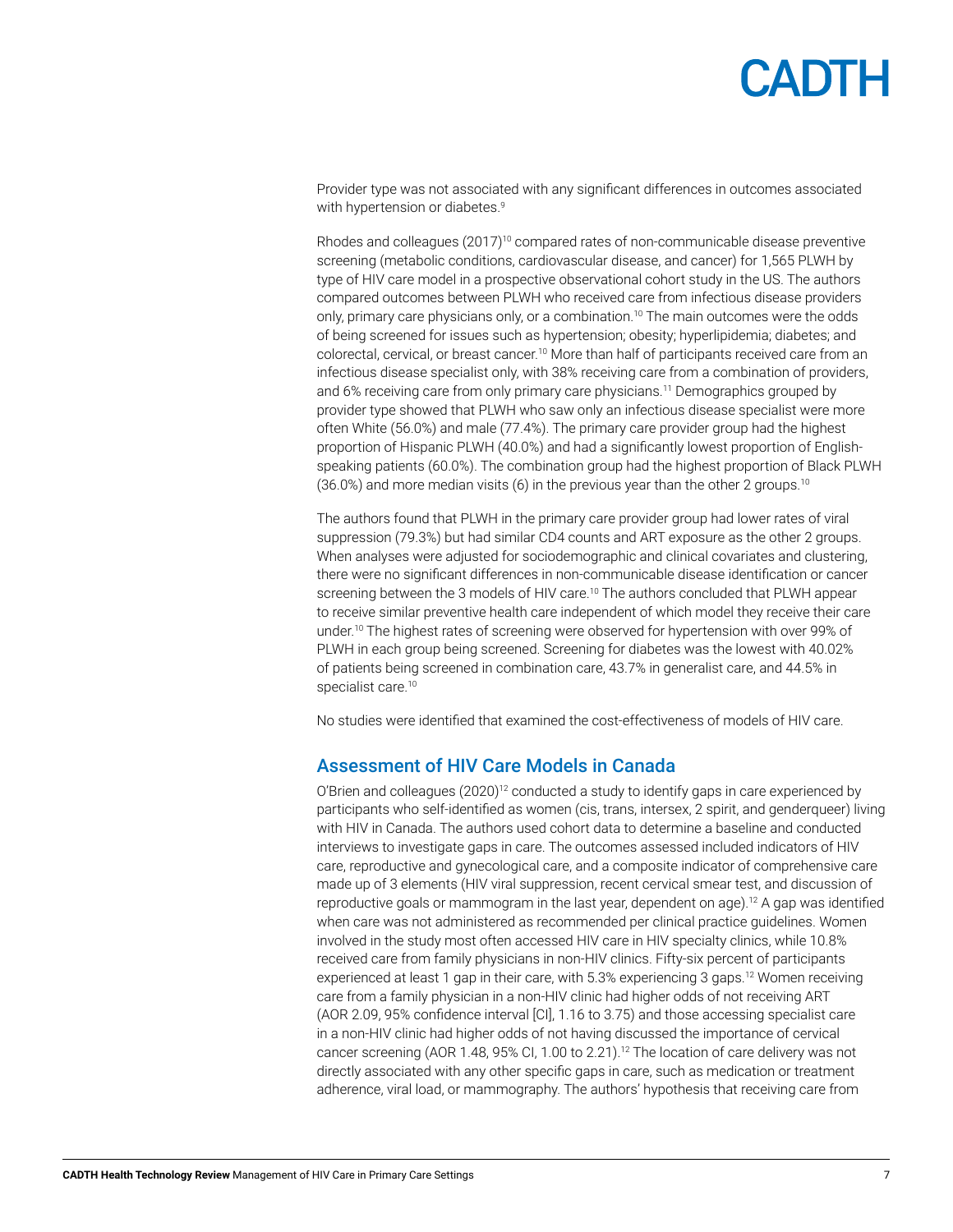<span id="page-7-0"></span>a family physician would reduce the odds of gaps in preventative services did not end up being the case.<sup>[12](#page-11-12)</sup>

Liddy and colleagues (2019[\)13](#page-11-13) assessed the alignment of HIV care in Canada with the Chronic Care Model (CCM), an integrated approach to delivering care to people with chronic conditions which could be extrapolated to the care of PLWH. Semi-structured interviews were conducted in 12 HIV care settings across Canada. The interviews were conducted with participants from urban centres in Saskatchewan, Manitoba, Ontario, Quebec, and New Brunswick. The participants were split evenly between primary care and hospital-based specialist settings.<sup>[13](#page-11-13)</sup> The CCM includes 6 elements to optimizing patient-centered care for people with chronic conditions. Those elements include: health care organization, self-management support, delivery system design, decision support, clinical information systems, and community resources and policies.<sup>13</sup> The authors found that, regardless of the composition of the care setting or the geographic location, HIV care settings in Canada aligned well with many of the components of the CCM[.13](#page-11-13) Organization of health care and selfmanagement support were 2 domains that did vary between settings and were determined to be lacking in availability and substance<sup>[13](#page-11-13)</sup>

A 2019 qualitative study using mixed-methods and surveys assessed how Canadian primary and specialist HIV care settings align with the Patient-Centered Medical Homes (PCMHs) model of care.[14](#page-11-14) Using surveys and interviews conducted in 22 Canadian HIV care settings, the authors found no significant differences between HIV primary care and specialist care in terms of implementation of the basic elements of the 8 PCMH domains[.14](#page-11-14) Most of the HIV care settings were located in urban areas (19 of 22) and within hospitals (15 of 22). Ten settings were defined as specialist care and 12 were primary care.<sup>14</sup> The authors found that HIV care in Canada was generally aligned with the PCMH model regardless of how the care setting was structured. The authors suggested that improvements to the use of electronic health records, integration of mental health services, and quality improvement strategies could help to achieve better health outcomes for PLWH in the Canadian health care system[.14](#page-11-14)

Kendall and colleagues (2018)<sup>3</sup> conducted a cross-sectional survey to examine the organizational attributes of HIV care delivery models in Canada. The 90.9% (20 of 22) of sites that responded to the survey were in urban settings and 63.6% were focused entirely on providing HIV-specific care.<sup>[3](#page-11-3)</sup> Ten clinics were defined as specialist care settings and 12 were primary care clinics. No HIV care settings were identified in Prince Edward Island or the Territories, and no survey responses were received from British Columbia or Nova Scotia.<sup>[3](#page-11-3)</sup> HIV care provided in primary care settings was more likely to include preventative care, such as cervical cancer screening, birth control, needle exchange programs, and chronic disease self-management programs.<sup>[3](#page-11-3)</sup> The majority (95.5%) of all clinics identified provided routine immunizations. Cervical smear testing was available in 11 of the 12 primary care clinics but were only available in half of the specialist clinics. Some services like chronic disease self-management programs, needle exchange services, and procedural services (e.g., minor surgical procedures, intrauterine device insertion) were more commonly available in primary care clinics, though they were not offered by all of them.

#### Patient and Provider Perspectives

Yang and colleagues (2021)<sup>[15](#page-11-15)</sup> used a meta-aggregation approach to synthesize 14 qualitative studies regarding the experiences of PLWH with chronic non-communicable disease. Hypertension was reported in 7 studies and various chronic conditions, including cancer, diabetes, chronic pain, depression, and anxiety were reported in the remaining 7 studies.<sup>[15](#page-11-15)</sup>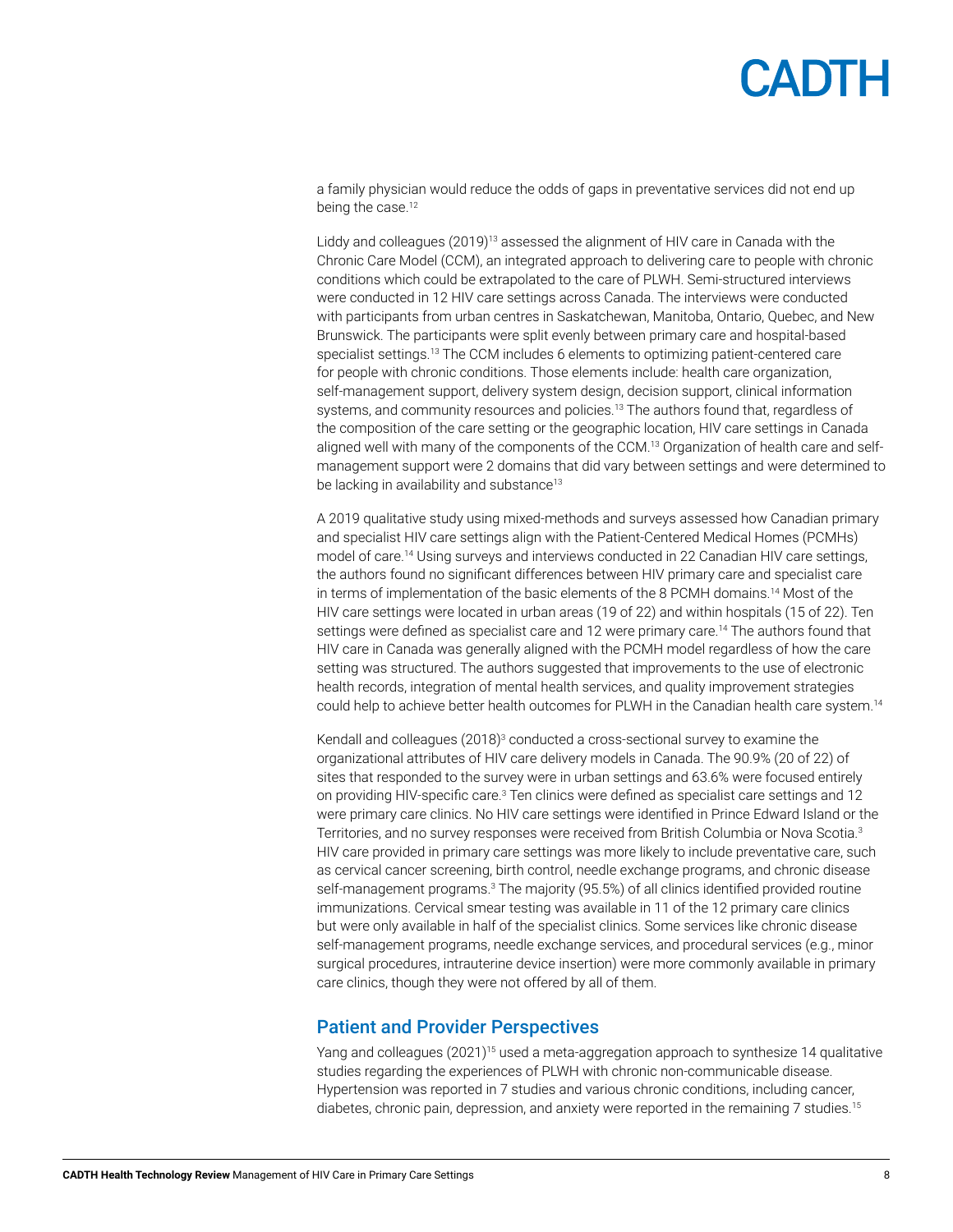<span id="page-8-0"></span>The authors combined the study results into 9 synthesized findings summarizing the lived experiences of PLWH and non-communicable chronic disease. PLWH and chronic disease can receive resources and information through health care providers to help them navigate barriers to care[.15](#page-11-15) Factors that can impact these patients' care continuity and adherence include the individual circumstances of the PLWH and their relationships with their care providers and their specific health care system. Physical and psychological expressions of non-communicable disease can affect the daily lives of PLWH. The identification of more chronic diseases for PLWH may be associated with increased medical costs and the associated financial strain may impact employment or family relationships.[15](#page-11-15) The added stigma associated with chronic non-communicable disease paired with HIV infection may increase the stigma, social or physical isolation experienced by PLWH.[15](#page-11-15) PLWH and additional chronic disease experience a high polypharmacy burden that may make it more difficult to maintain medication adherence due to medication fatigue[.15](#page-11-15) Some PLWH who are diagnosed with non-communicable chronic disease may find their non-HIV conditions to be the most concerning and those chronic conditions may mask some of their concerns regarding HIV.[15](#page-11-15) PLWH are capable of developing positive coping strategies to lessen the burden of living with multiple chronic conditions.[15](#page-11-15) Some PLWH and chronic disease may have difficulties coping in extreme circumstances and may experience suicidal ideation when dealing with times of extreme pressure[.15](#page-11-15)

### Concurrent Developments

The use of an asynchronous expert consultation service could be a valuable addition to caring for PLWH or at risk of contracting HIV in primary care settings. In Ontario, the Champlain Local Health Integration Network used the BASE eConsult service to connect primary care providers with HIV specialist physicians, HIV pharmacists, and social workers via a secure, web-based system.<sup>16</sup> During the study period of 2015 to 2017, the health network provides cared for around 2,000 PLWH and includes approximately 1,400 primary care physicians. The demographic profiles in this region are similar to the rest of Ontario.[16](#page-11-16) A mixed methods study was undertaken to assess the usefulness and acceptability of the eConsult service. Primary care physicians can use the service to submit questions to the specialists and can attach any relevant files for review. The consultation continues back and forth until it is closed by the primary care physician. At that time, the physician is required to complete a survey regarding the outcomes and value of the service.<sup>16</sup>

Forty-six consults were submitted by 21 primary care physicians during the study period[.16](#page-11-16) The median response time for specialists was 1 day and 18 hours and 65.2% of cases were responded to in 3 days or less. Questions were most often related to drug treatment (how to prescribe, interactions, drug of choice), disease management, or diagnosis (interpretation of a lab test or clinical finding). Five of the 29 questions submitted related to general preventive care and vaccine appropriateness. Questions about counseling patients regarding drug affordability issues were also common and were most often answered by an HIV pharmacist.<sup>16</sup> The HIV pharmacists tended to suggest engagement in multidisciplinary coordinated patient care with the primary care physician, while HIV specialist physicians seemed more likely to attempt to reassume the care coordination role from the primary care physician. Overall, the authors concluded that the eConsult service was a beneficial added support for primary care physicians caring for PLWH.<sup>16</sup>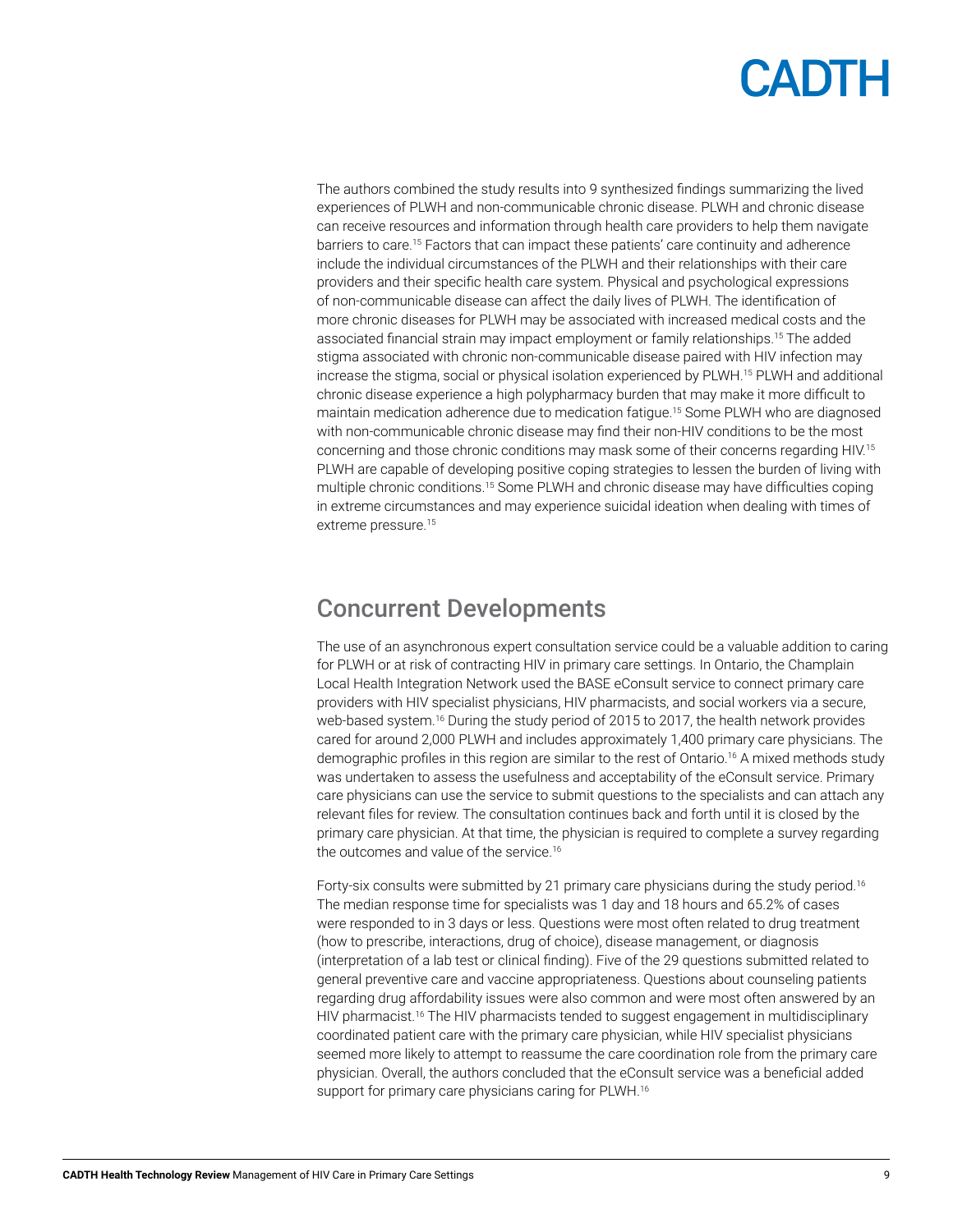### <span id="page-9-0"></span>Operational Issues

#### Implementation Support

Web-based care solutions have increased in number and popularity, particularly since the beginning of the COVID-19 pandemic. Zulkiewicz and colleagues (2021)[17](#page-11-17) conducted a 4-week pilot study of Positive Health Check (PHC), a web-based video counseling intervention to help PLWH who attend HIV primary care clinics. The aim of this study was to assess the barriers and facilitators associated with the implementation of the intervention.<sup>17</sup> The results of this initial study would be fed into the design of a future study of the clinical effectiveness of the PHC intervention. The pilot study included 4 clinics in a variety of settings from a small rural, non-profit to a large urban specialty care practice. The majority of the patients at these clinics were identified as Black or African American males.<sup>[17](#page-11-17)</sup>

Through interviews, clinic staff identified the barriers and facilitators related to clinic workflow, staff engagement, patient characteristics, physical and technological environments, and intervention characteristics. The authors found that time and limitation to physical space were related to all reported barriers and facilitators.<sup>17</sup> The digital literacy of patients was noted as a particular barrier to the onboarding process. The requirement for patients to create, and remember, a complex password before using the software required a lot of time and help from the clinic staff[.17](#page-11-17) Poor internet connectivity, tablet issues, and printer access were also noted as barriers.

The authors operationalized 19 implementation strategies in their pilot study. The strategies fell into 5 categories: plan, educate, finance, restructure, and quality management.[17](#page-11-17) Providing clinics with the appropriate equipment was important to help them address environmental and technical barriers. Staged implementation of the intervention between clinics allowed the study team to address barriers as they were identified, share the knowledge between sites, and change the strategies for all the participating clinics at the same time. The authors found that providing a lot of up front training did not eliminate the learning curve when the intervention was actually put into practice. Encouraging the clinic staff to be adaptable when facing barriers did not have the impact the authors had expected due to the structured nature of the intervention that did not allow for much change in practice[.17](#page-11-17) The level of engagement from other clinic staff who were not directly involved in the PHC intervention directly affected implementation. The clinics with low engagement from clinic staff found it to be a barrier to implementation and clinics with high engagement found it facilitated implementation of PHC.[17](#page-11-17)

#### Provider Training

To respond to the decrease in practicing HIV specialist physicians and the increase in HIV care in primary care settings, there is a new focus on ways to increase HIV care competencies for primary care physicians<sup>18,19</sup> and nurse practitioners.<sup>[4,](#page-11-4)[19](#page-11-19)</sup>

Some medical schools are creating resident training programs situated in health care centres that provide care to PLWH that provide focused, practical learning specific to providing care for PLWH in the primary care setting.<sup>[18](#page-11-18)[,20](#page-11-20)</sup> In some programs the end goal is to finish the residency with established patient and provider relationships with a number of PLWH who will continue on as their patients in their new primary care practice, allowing these new physicians to maintain the specialized knowledge they have gained about providing care for PLWH.<sup>[18](#page-11-18)</sup> Some training programs provide enough HIV-specific training that residents are able to pass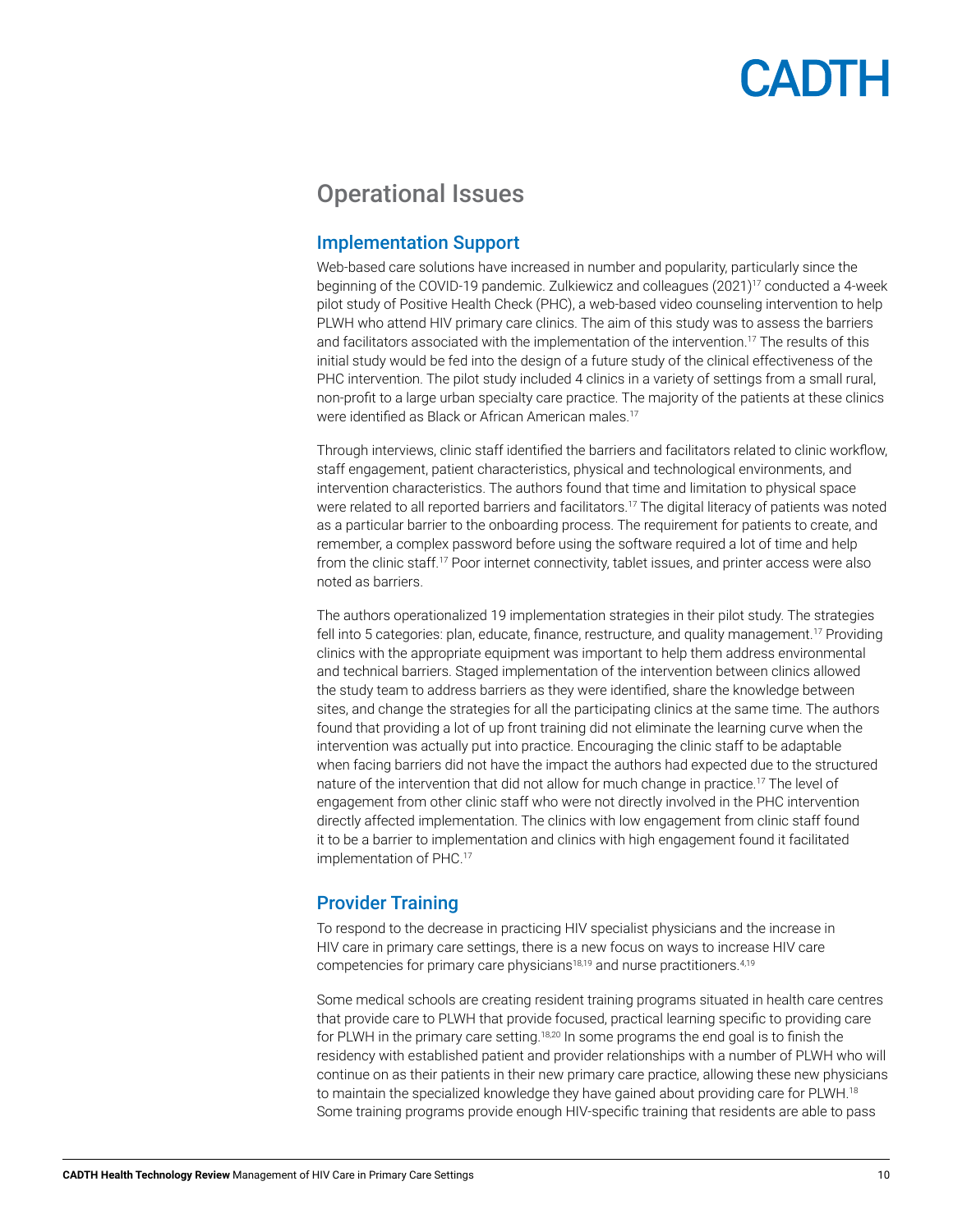<span id="page-10-0"></span>the American Academy of HIV Medicine certification exam, providing them with a specialist designation while providing primary care.<sup>18</sup>

Specialized continuing medical education (CME) programs are available to increase the HIV-specific knowledge of primary care physicians. In British Columbia, there is a multimodal CME program available that is focused on HIV treatment and management aimed at primary care physicians and nurse practitioners.<sup>[19](#page-11-19)</sup> Providers train in groups of 2 or 3 to encourage interaction with other learners and help providers build a professional network with similar knowledge. The program consists of 3 modules completed over 4 months. Participation in the program resulted in statistically significant increases in the number of HIV-positive patients seen, the number of ART prescriptions initiated, and the number of requests for viral load testing.<sup>[19](#page-11-19)</sup> Additionally, there was a significant change in the percentage of patients who reached viral suppression within 6 months of ART initiation.[19](#page-11-19)

### Conclusion

As PLWH live longer lives, there is an associated need to treat HIV as a long-term chronic illness. The reduced number of HIV specialist physicians means there is a need to provide HIV care in other ways, primarily as a part of primary care. Additional education and awareness may be required for primary care physicians who are less familiar or comfortable with treating and managing HIV. Besides their HIV care, PLWH may have slightly different care needs with respect to non-communicable disease, sexually transmitted infection, and cancer screening, as well as modified vaccination schedules for people who are immunocompromised.

Based on the information compiled in this report, there was generally not a significant difference in patient outcomes observed between PLWH who received care from HIV specialist physicians versus primary care physicians, and non-communicable disease screening and preventive health care was similar independent of the type of provider. The integration of HIV care with other health services resulted in better outcomes for PLWH. Gaps in HIV care were identified, but they were not associated with the location of HIV care. Asynchronous specialist consultation services may be helpful for providers and web-based care aids may help PLWH to become more involved with their care. There are opportunities to provide more specialized HIV training to both new and more established primary care physicians to provide care for people living with HIV. The data summarized in this report, particularly from studies conducted in the Canadian context, did not appear to include many participants from more rural or remote areas. More investigation into how a switch to offering HIV care through primary care settings affects PLWH in less urban areas could be particularly important in such a geographically large country.